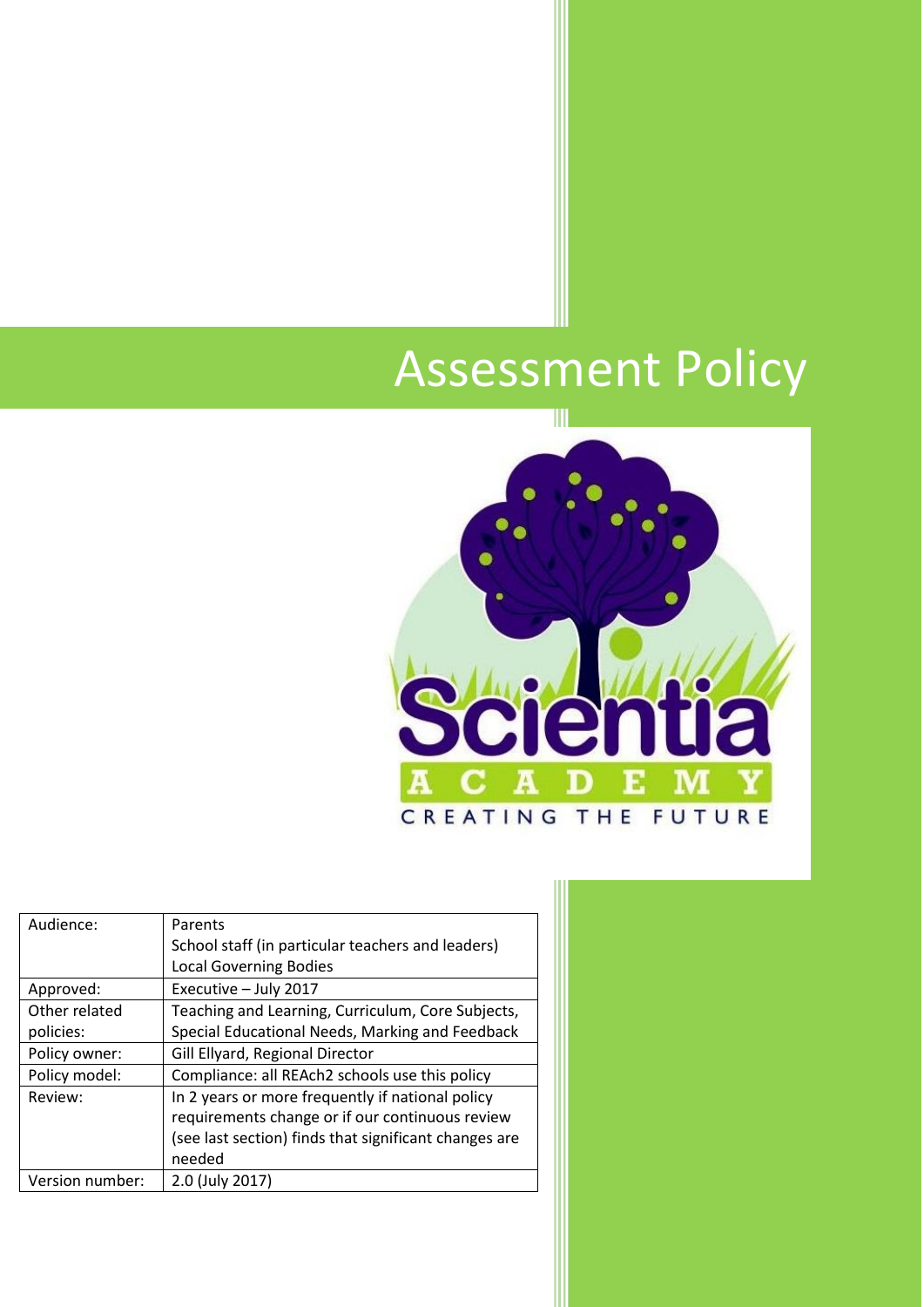



# Assessment policy

| Audience:               | Parents                                               |  |
|-------------------------|-------------------------------------------------------|--|
|                         | School staff (in particular teachers and leaders)     |  |
|                         | <b>Local Governing Bodies</b>                         |  |
| Approved:               | Executive - July 2017                                 |  |
| Other related policies: | Teaching and Learning, Curriculum, Core Subjects,     |  |
|                         | Special Educational Needs, Marking and Feedback       |  |
| Policy owner:           | Gill Ellyard, Regional Director                       |  |
| Policy model:           | Compliance: all REAch2 schools use this policy        |  |
| Review:                 | In 2 years or more frequently if national policy      |  |
|                         | requirements change or if our continuous review       |  |
|                         | (see last section) finds that significant changes are |  |
|                         | needed                                                |  |
| Version number:         | 2.0 (July 2017)                                       |  |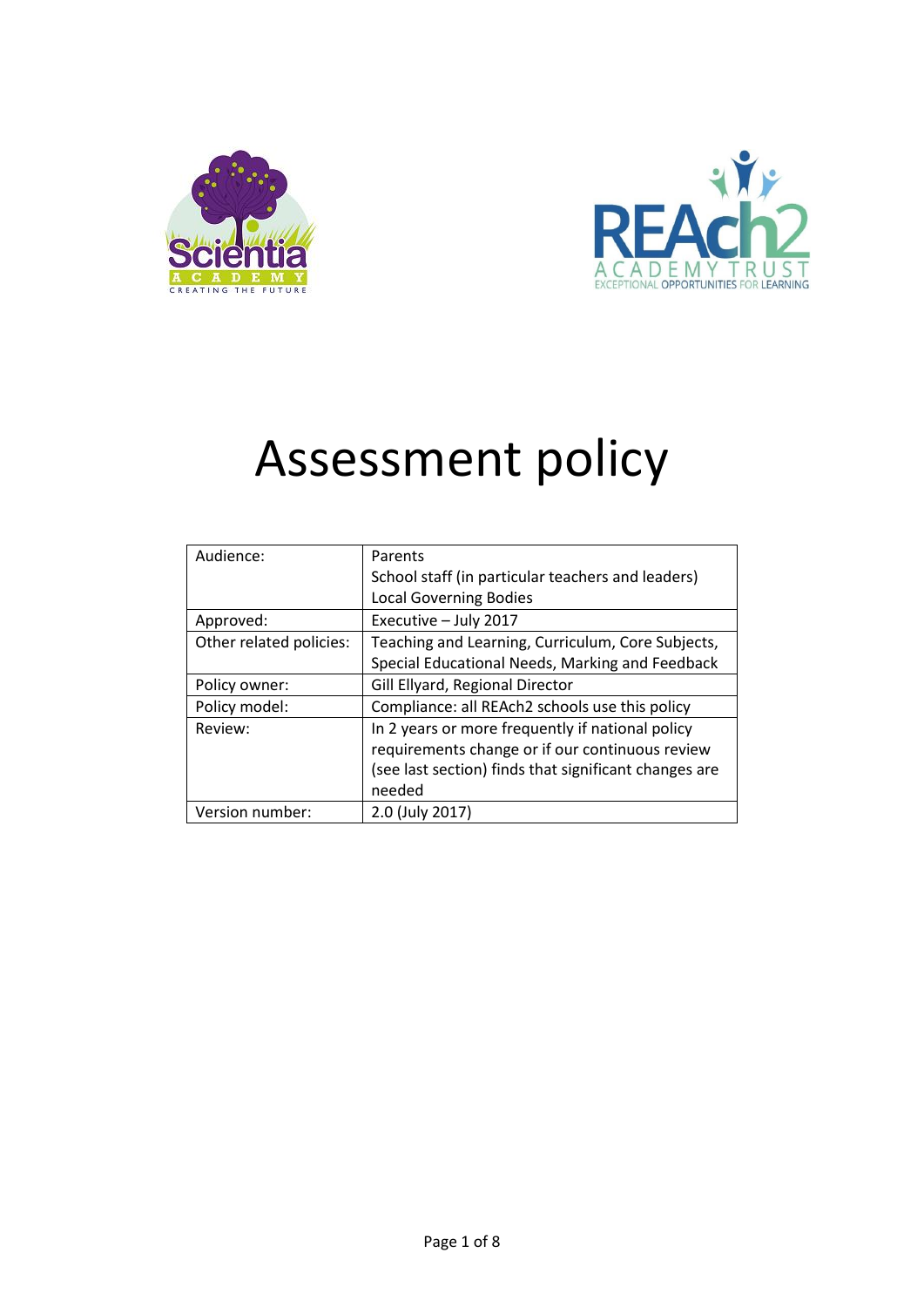## REAch2 Assessment Policy



At REAch2, our actions and our intentions as school leaders are guided by our Touchstones:

| Integrity        | We recognise that we lead by example and if we want children to grow up to<br>behave appropriately and with integrity then we must model this behaviour            |
|------------------|--------------------------------------------------------------------------------------------------------------------------------------------------------------------|
| Responsibility   | We act judiciously with sensitivity and care. We don't make excuses, but mindfully<br>answer for actions and continually seek to make improvements                 |
| <b>Inclusion</b> | We acknowledge and celebrate that all people are different and can play a role in<br>the REAch2 family whatever their background or learning style                 |
| Enjoyment        | Providing learning that is relevant, motivating and engaging releases a child's<br>curiosity and fun, so that a task can be tackled and their goals achieved       |
| Inspiration      | Inspiration breathes life into our schools. Introducing children to influential<br>experiences of people and place, motivates them to live their lives to the full |
| Learning         | Children and adults will flourish in their learning and through learning discover a<br>future that is worth pursuing                                               |
| Leadership       | REAch2 aspires for high quality leadership by seeking out talent, developing<br>potential and spotting the possible in people as well as the actual                |

### **Contents**

|                                                        | Page |
|--------------------------------------------------------|------|
|                                                        |      |
| <b>POLICY OVERVIEW</b>                                 | 3    |
| Overarching principles                                 | 3    |
| Intended impact                                        | 3    |
| Roles and responsibilities                             | 4    |
| How this relates to national guidance and requirements | 4    |
| Any key definitions                                    | 4    |
|                                                        |      |
| POLICY PRINCIPLES IN DETAIL                            | 5    |
| Forms of assessment and their purpose                  | 5    |
| Assessment in Early Years Foundation Stage             | 6    |
| Assessment in Key Stages 1 and 2                       |      |
|                                                        |      |
| <b>IMPLEMENTATION</b>                                  |      |
| Tools and guidance                                     |      |
| Tracking and reporting                                 | 8    |
| Review and continuous improvement                      | 8    |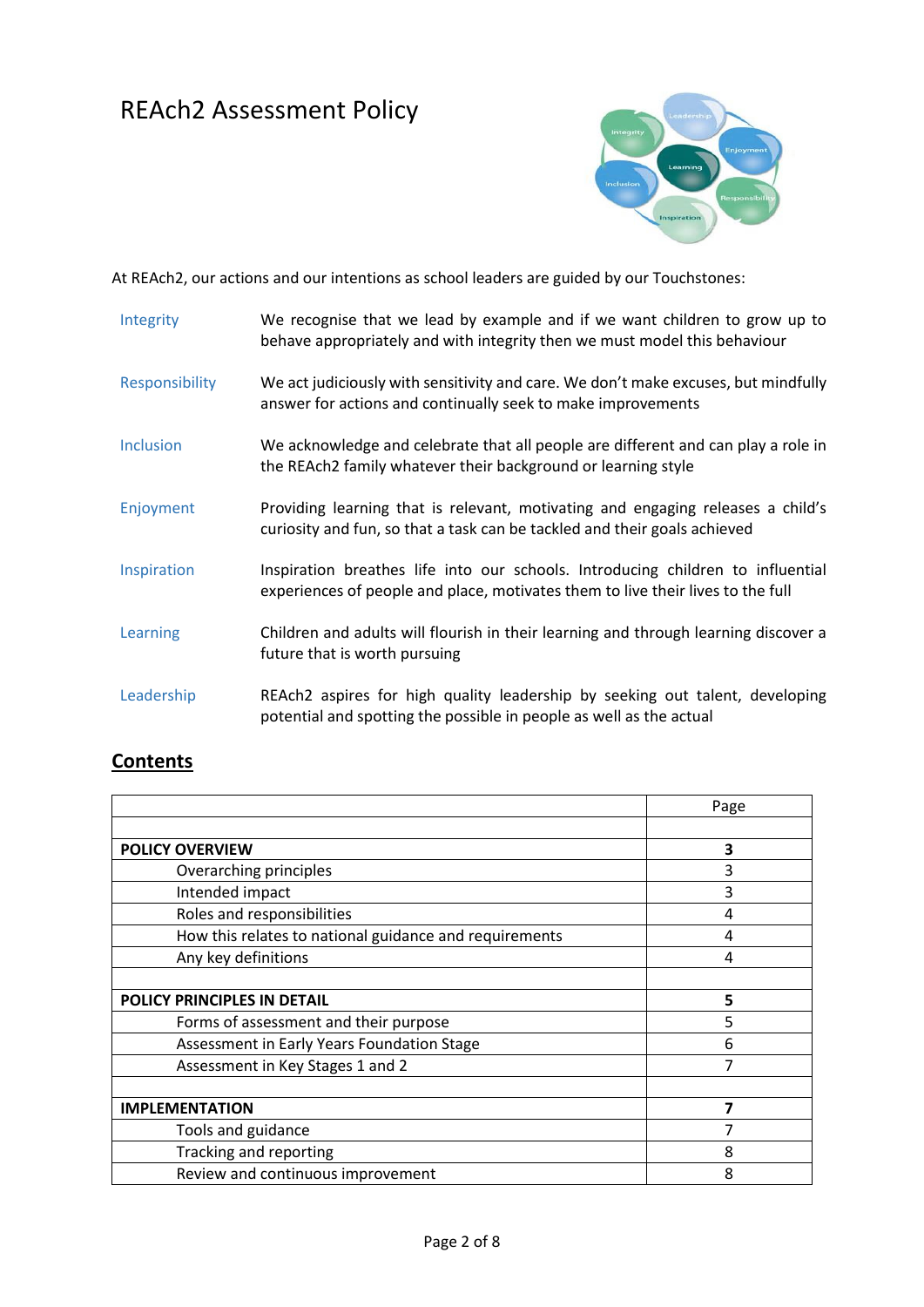#### **POLICY OVERVIEW**

#### **Overarching Principles**

REAch2 have developed a set of milestones in reading, writing and maths that children are expected to meet by the end of their age related school year. Taken together, the milestones are a 'summative' collection of what skills, knowledge and concepts a child working at age related levels should have acquired by the end of the year. It is by no means the full range, breadth or depth of what a child should have learnt and mastered.

Both attainment and progress assessments are made by teachers using their professional judgement but these must stand up to rigorous scrutiny by leaders and moderation with colleagues within and across schools. All REAch2 schools will be expected to participate in cross school moderation, with regions and clusters, to quality assure their judgements on attainment and progress. Details and dates of the moderations are provided by Regional Directors.

#### **Intended impact**

Ultimately, this policy is designed to secure high quality, reliable and consistent assessment of pupils' learning outcomes:

*'The primary principle of assessment is that it should be fit for the purpose intended. Assessment is an integral part of teaching and lies at the heart of promoting pupils' education. It should provide information which is clear, reliable and free from bias.' Final report of the Commission on Assessment without Levels – Sept 2015* 

Using the principles and processes of assessment, we aim to:

- recognise the achievements of pupils and identify any areas of development
- inform pupils of their progress and next steps
- guide planning, teaching, additional support, curriculum development and resources
- inform parents and the wider community of pupil achievement
- provide the Headteacher, governors and Regional Director with information that allows them to make judgements about the effectiveness of the school
- provide information to ensure continuity when the pupil changes school or year group
- comply with statutory requirements.

Attainment and progress will be evident and measurable in books and through discussions with the children. The assessment system is designed to avoid teachers pushing children to accelerate progress in a linear fashion and ensure that all children access a suitably broad and deep curriculum experience, getting rich opportunities to apply their skills, knowledge & understanding across a wide range of contexts and challenges.

Many of our schools experience high mobility amongst pupils and therefore our schools carry out a baseline assessment of any child joining the school mid-year. This will take place within the first four weeks of a child joining the school. This data can then be used to inform teaching and learning and also to make accurate judgements on progress from the mid-year starting point.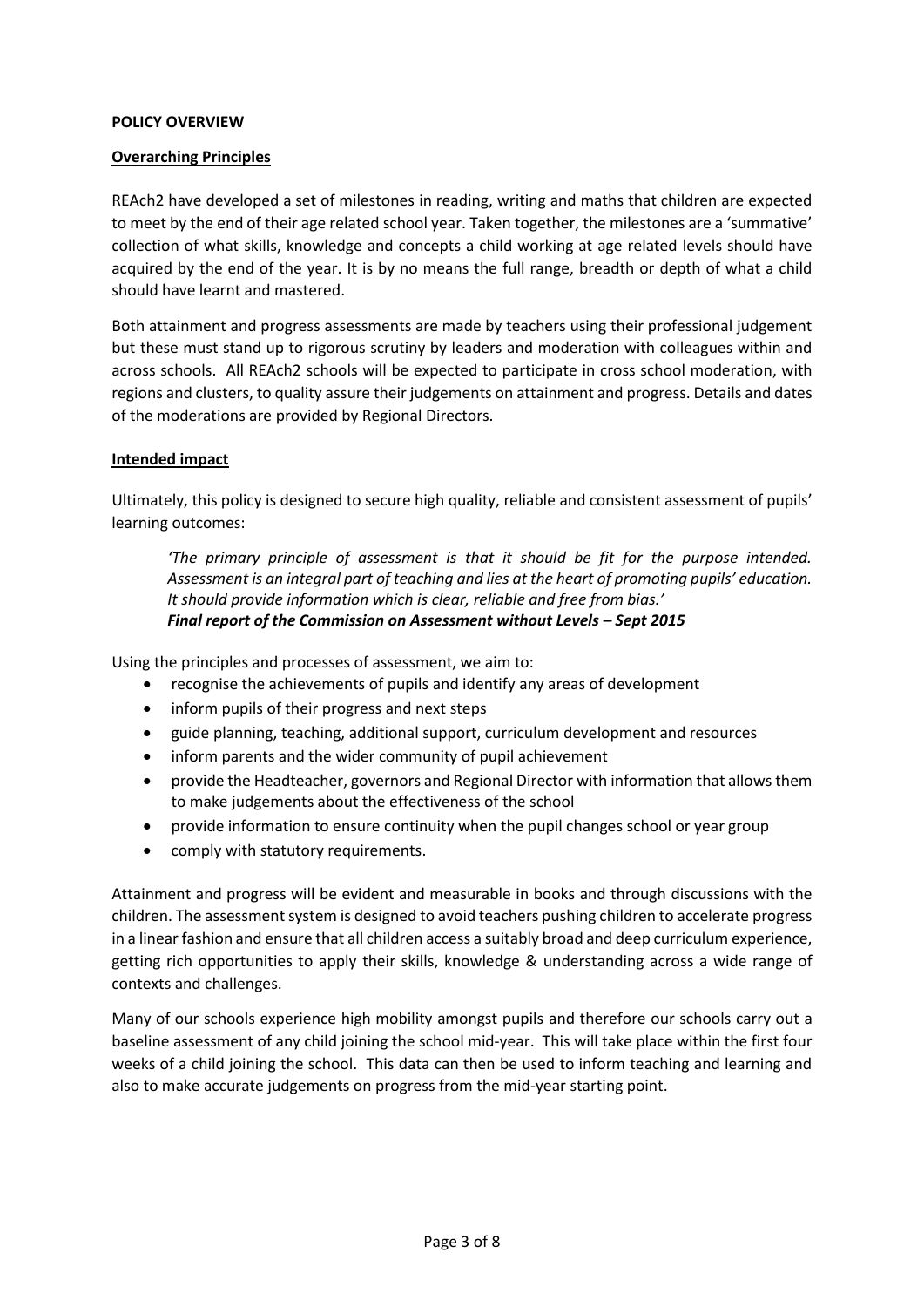#### **Roles and responsibilities**

- Pupils will do their best and focus on their learning, not our assessment of it
- Parents/carers will support their child's learning and engage with their class teacher on his/her achievements so far and next steps to progress further
- REAch2 teachers will actively engage with training, support and moderation for assessment in order to be assessing pupils' achievements accurately and with confidence
- REAch2 school leaders will support and challenge teaching staff in their assessment practices and judgements, including through regular training and school, cluster and regional moderation
- REAch2 local governors will support and challenge the school leadership by scrutinising inyear achievement data including for different year groups and groups of pupils, and by triangulating this data with other evidence e.g. through book looks
- REAch2 regional and central teams will provide support and interventions to schools where assessment practice/judgements are not yet entirely robust, will coordinate moderation at cluster, regional and Trust level, will report to Regional Boards and Trustees on schools' endyear targets and in-year data and will keep this policy under review.

#### **How this links to national guidance & requirements**

A national system of assessment is no longer available, instead schools have the freedom to make professional judgments on how children are learning and developing the, skills, concepts and acquiring the knowledge within the more challenging National Curriculum introduced in 2014.

The curriculum requires that children are able to independently access the skills taught in year groups across a wide range of contexts. They are revisiting and deepening their understanding of what they have learnt, improving their ability to apply learning in as many different ways as possible. All children will have the opportunity to master the full breadth of the curriculum for their year group and should not be pushed to their next stage of learning too early.

More information is available from [https://www.gov.uk/government/organisations/standards-and](https://www.gov.uk/government/organisations/standards-and-testing-agency)[testing-agency](https://www.gov.uk/government/organisations/standards-and-testing-agency) and [www.gov.uk/government/publications/eyfs-profile-exemplication-materials](http://www.gov.uk/government/publications/eyfs-profile-exemplication-materials)

#### **Key definitions**

'Attainment' is what a pupil or pupils is/are achieving at a particular point in time.

'Progress' is the improvement a pupil or pupils has/have demonstrated over a given period.

The available judgements of attainment and progress within the REAch2 assessment model are outlined and defined on pages 6-7.

'Formative assessment' is where the assessment of a pupil or pupils' attainment and/or progress directly shapes and impacts on the teaching, learning and support provided – an on-going cycle of adapting practice to take account of what has worked/been achieved so far. Examples of formative assessment activities are given on the next page.

'Summative assessment' is the overall assessments of a pupil or pupils' attainment and/or progress typically at the end of a project, topic, term or year. Examples for summative assessments are given on the next page.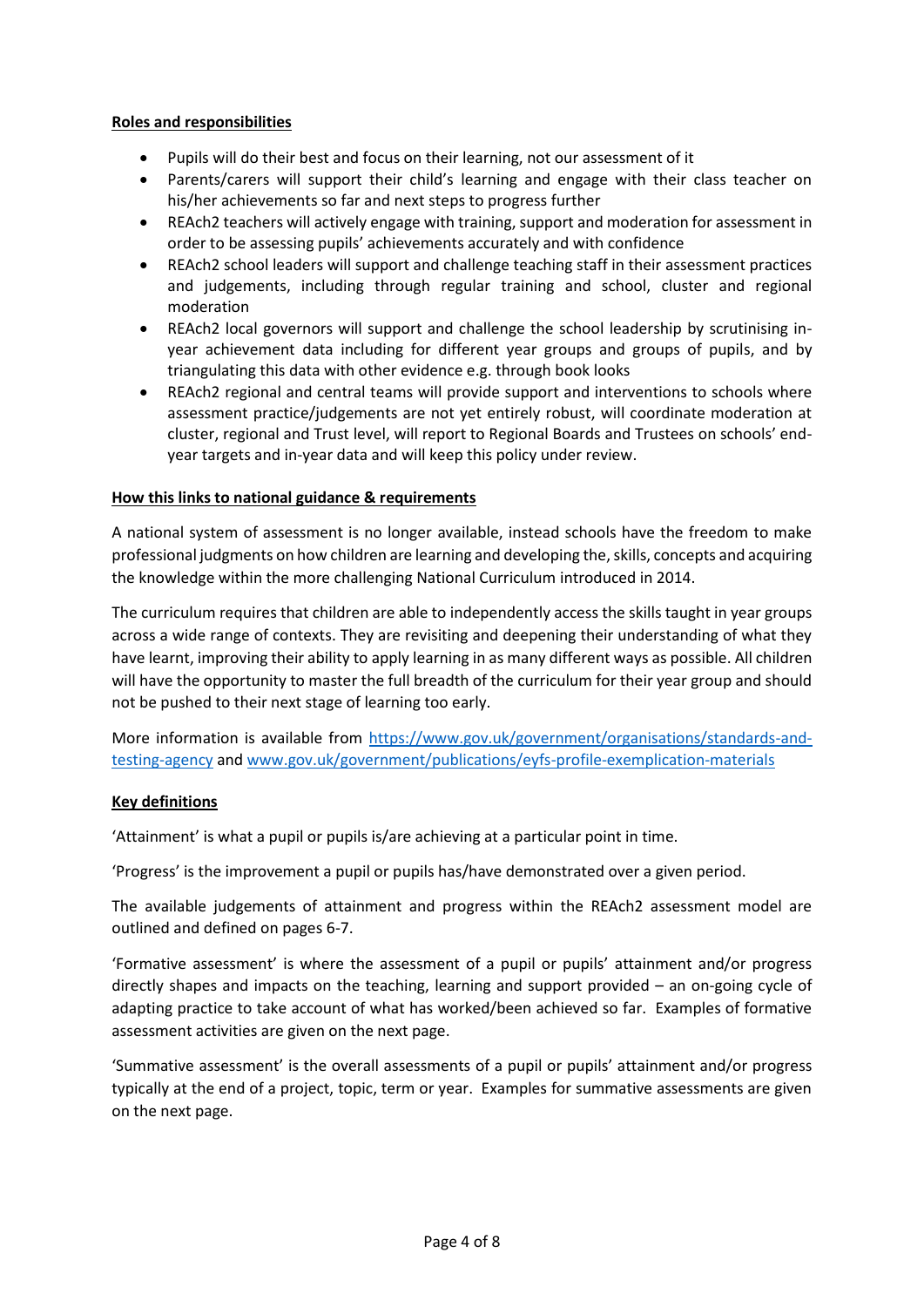#### **POLICY PRINCIPLES IN DETAIL**

#### **Forms of assessment and their purpose**

REAch2 schools use three broad forms of assessment, each with its own purpose.

1. Day-to-day in-school **formative assessment**, for example:

- Question and answer during class
- Quality next step marking of pupils' work
- Observational assessment
- Regular short re-cap quizzes
- Scanning work for pupil attainment and development
- Peer review, marking & feedback

Day to day in-school formative assessment has different purposes for different stakeholders:

- **For pupils:** helps them to measure their knowledge and understanding against learning objectives and wider outcomes and to identify where they need to target their efforts to improve.
- **For parents:** provides them with a broad picture of where their children's strengths and weaknesses lie and what they need to do to improve.
- **For teachers:** is an integral part of teaching and learning. It allows teachers to understand pupil performance on a continuing basis. It enables teachers to identify when pupils are struggling, when they have consolidated learning and when they are ready to progress. In this way, it supports teachers to provide appropriate support or extension as necessary. It also enables teachers to evaluate their own teaching of particular topics or concepts and to plan future lessons accordingly.
- **For school leaders:** formative assessment provides a level of assurance for school leaders. If school leaders are confident their staff are carrying out effective formative assessment, they can be assured that problems will be identified at the individual level and that every child will be appropriately supported to make progress and meet expectations.

2. In-school **summative assessment**, for example:

- End of year assessments
- Short end of topic or unit tests
- Reviews for pupils with SEN and disabilities
- Spelling tests

In-school summative assessment has different purposes for different stakeholders:

- **For pupils:** provides them with information about how well they have learned and understood a topic or course of work taught over a period of time. It should be used to provide feedback on how they can continue to improve.
- **For parents:** can be reported to them to explain the achievement, progress and wider outcomes of their children across a period, often a term, half-year or year.
- **For teachers:** enables them to evaluate both pupil learning at the end of an instructional unit or period and the impact of their own teaching. Both these purposes help teachers to plan for subsequent teaching and learning.
- **For school leaders:** enables them to monitor the performance of pupil cohorts, to identify where interventions may be required and to work with teachers to ensure pupils are supported to achieve sufficient progress and expected attainment.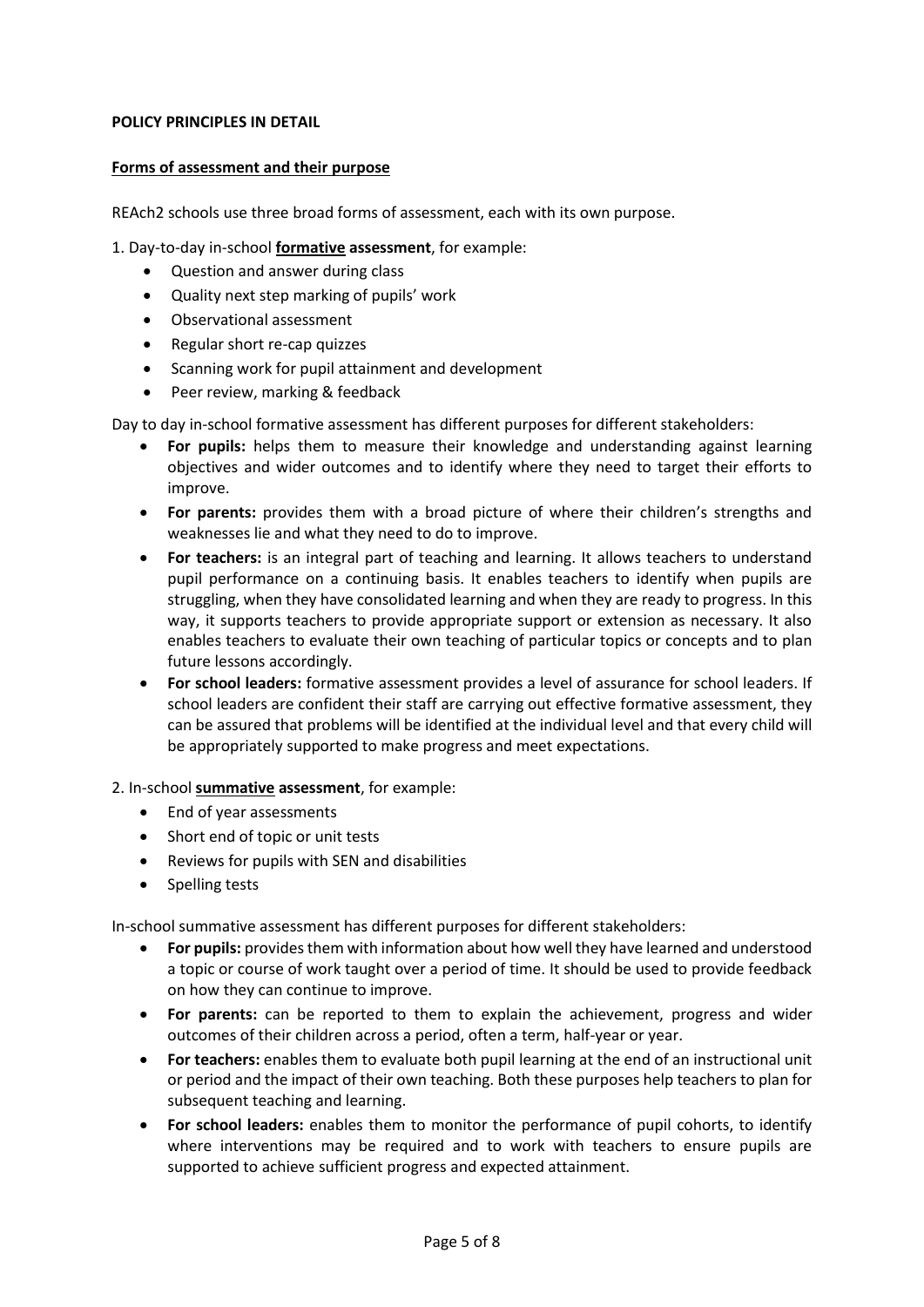#### 3. Nationally **standardised summative assessment**, for example:

- National Curriculum tests at the end of Key Stage 2
- National Curriculum teacher assessments at the end of Key Stage 1
- Phonics Screening Test in Year 1 & Year 2

Nationally **standardised summative assessment** has different purposes for different stakeholders:

- **For pupils and parents:** to provide information on how pupils are performing in comparison to pupils nationally.
- **For parents:** to provide them with information on how the school is performing in comparison to schools nationally. This enables parents to hold schools to account and can inform parents' choice of schools for their children.
- **For teachers:** to help them understand national expectations and assess their own performance in the broader national context.
- **For school leaders and school governors:** to enable them to benchmark their school's performance against other schools locally and nationally, and make judgements about the school's effectiveness.

#### **Assessment in Early Years Foundation Stage (EYFS)**

On entry to school (whether Nursery or Reception), children are both formally and informally assessed in order to ascertain how they compare to age related expectations, in line with the stages within Development Matters in the Early Years Foundation Stage. This runs alongside the teachers' daily informal observations to build up a complete picture of each child on entry. The assessments are used to inform planning, set targets and aid early identification of special needs.

Over the course of the year, all staff in the EYFS contribute to the ongoing assessment process, using a variety of formal and informal methods. The children are observed working independently on child initiated tasks and also on teacher led focus tasks with a specific learning objective, both indoors and outdoors. Evidence is gathered in a wide range of ways such as children's direct quotes on post-its, annotated photographs, videos, children's work in their Literacy or Numeracy book, phonics assessments, daily reading records, extended focused observation notes and on an electronic or paper learning journal which also tracks progress.

During the year, teachers use the assessment data as a valuable source of information about levels of development across the year group. The EYFS phase leader monitors the picture for individual pupils and classes with particular attention to certain groups such as summer born children, disadvantaged children and boys/girls. This information helps staff to plan activities which will help all children to move forward in their learning and development.

At the end of the year, the EYFS Profile (EYFSP) is completed and the judgements are reported to parents, the Trust and the Local Authority. This profile is based on the cumulative ongoing observations and assessments in the following areas:

- The Prime Areas of Learning: Communication and Language, Physical Development and Personal, Social and Emotional Development, and,
- The Specific Areas of Learning: Literacy, Mathematics, Understanding of the World and Expressive Arts and Design.
- Characteristics of Effective Learning: Playing and Exploring, Active Learning and Creating and Thinking Critically. Each child's developments and achievements are recorded in the EYFSP. There are 17 Early Learning Goal (ELG) descriptors, together with a short narrative describing the child's three Characteristics of Effective Learning.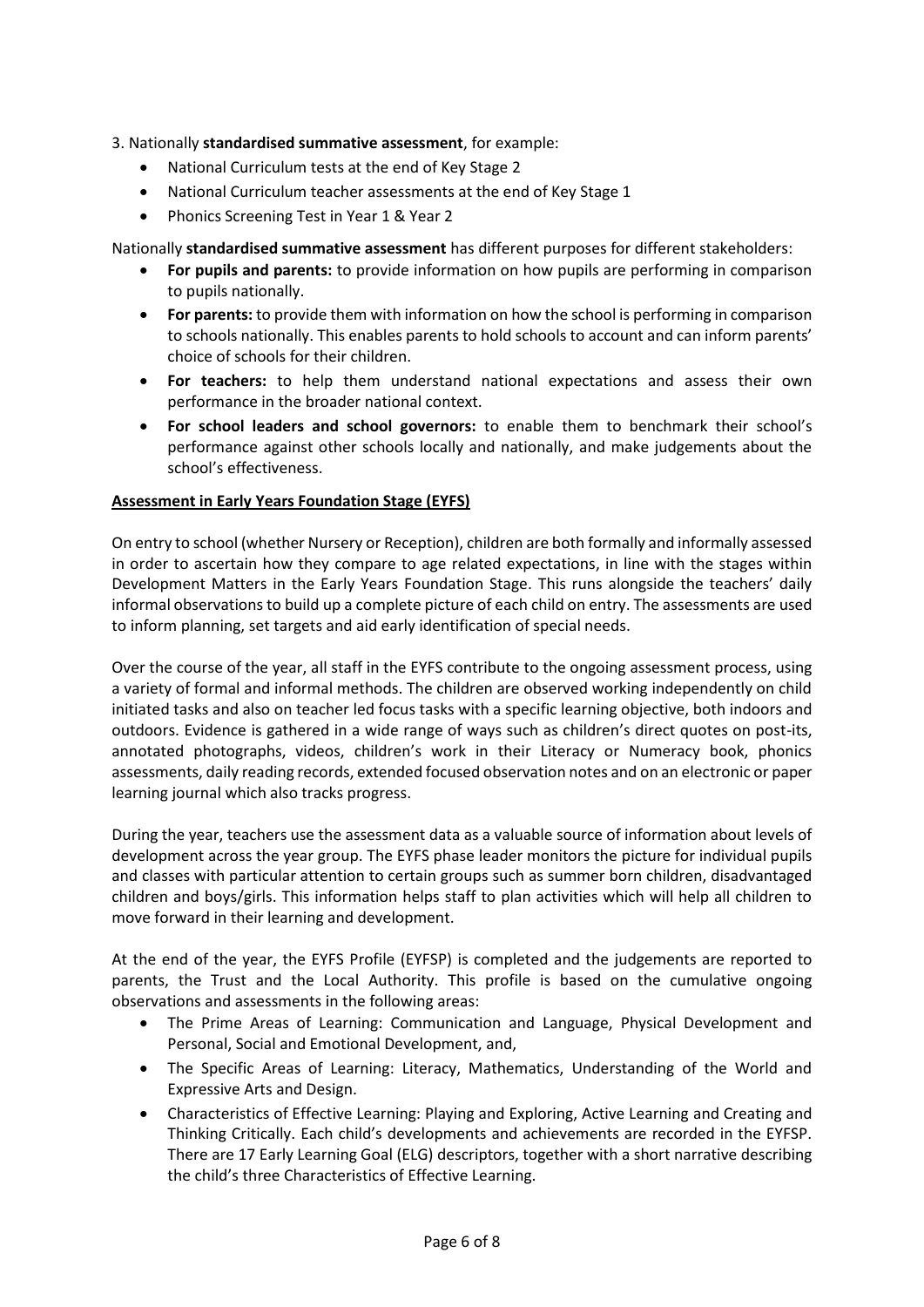For each ELG, a judgement is made as to whether a child is meeting the level of development expected at the end of Reception year.

To ensure that all judgements are accurate, valid and consistent, the judgements are moderated internally within the school, with other REAch2 schools and also as part of Local Authority moderation clusters.

#### **Assessment in Key Stages 1 and 2**

Within the REAch2 assessment model, pupil achievement is assessed through close review of their work in books and is based on teachers' judgements which are moderated within school, across clusters, across the region and across the Trust.

Children's **attainment** is assessed against five judgements:

- **Working Towards** Children are accessing the curriculum below the expectations of their chronological age. They do not currently have the skills, knowledge and understanding required to access, achieve or demonstrate significant engagement with the assessment criteria.
- **Aspiring to Meet** Children are accessing the expectations of their chronological year group, however are deemed not to be On-Track to meet expectations fully by the end of the year without significant additional support. Children have demonstrated some capability of engaging with it but may need specific intervention and / or additional quality-first teaching in order to be confidently assessed as On-Track.
- **On-Track to Meet** Children are On-Track to comprehensively attain the skills, knowledge and understanding of the assessment criteria by the end of the year.
- **Met** Children demonstrate they have met the Skills, Knowledge and Understanding of the assessment criteria required for their specific age group.
- **Greater Depth**  Children are judged as working at 'greater depth' when they are able to transfer and apply their knowledge and learning in different contexts. It is also where children can explain their understanding to others.

Children's **progress** is assessed as one of the following judgements:

- **No Progress**
- **Limited Progress**
- **Expected Progress**
- **•** Better than Expected

#### **IMPLEMENTATION IN PRACTICE**

#### **Tools and guidance**

In line with the recommendations in the 'Final report of the Commission on Assessment without Levels - September 2015', REAch2 has developed supporting materials for the assessment process, including:

A set of milestones for each year group in Oracy, Reading, Writing and Maths;